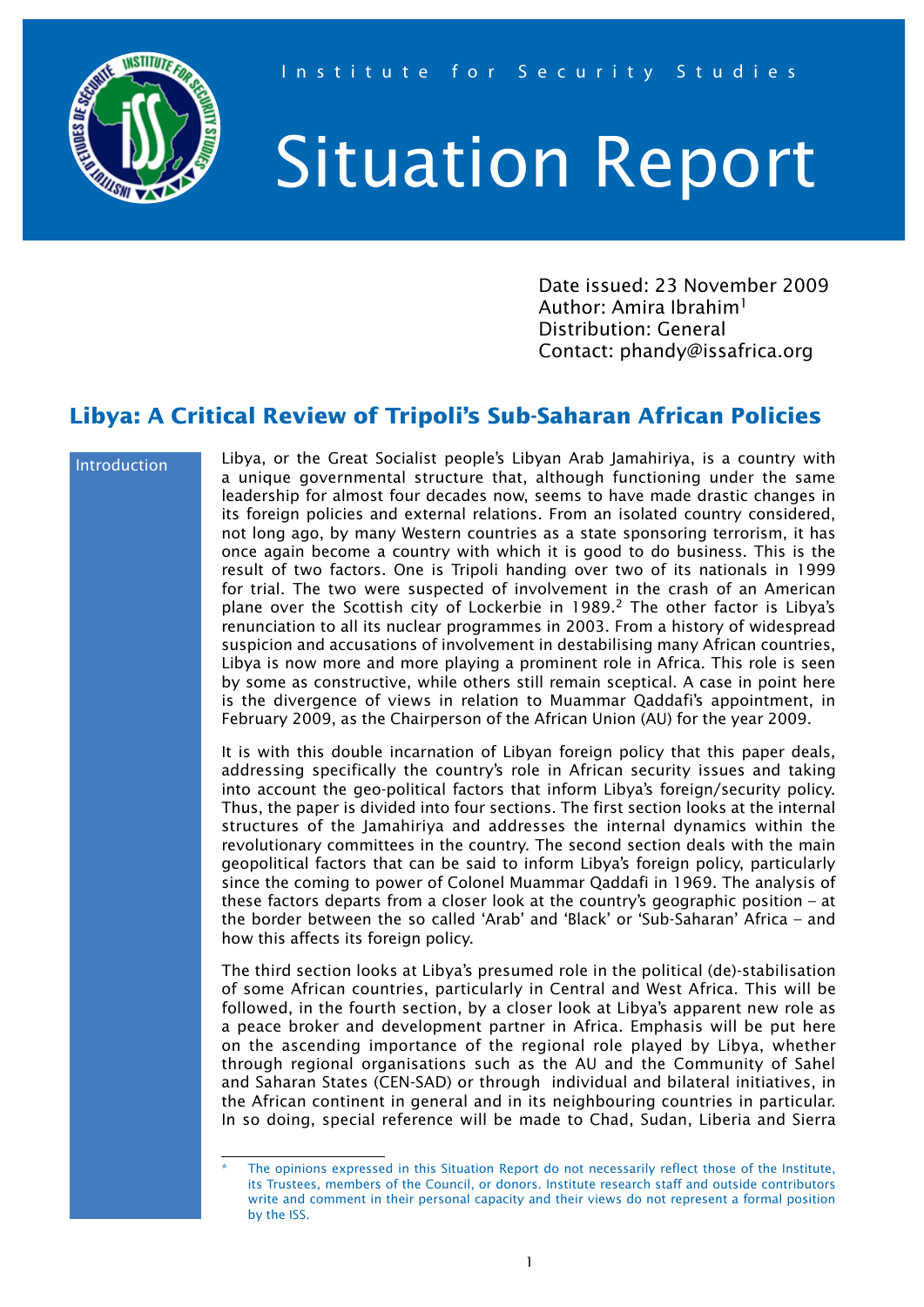Leone. The concluding section will take stock of the general perceptions of Libya's role on the continent and will try to establish what direction the country's foreign policy is likely to take in the near future.

The Internal Structures of the Jamahiriya Libya formally achieved its independence in 1951. Almost two decades later, the 'revolution' of 1<sup>st</sup> September 1969 resulted in the ascension to power of Col. Muammar Qaddafi as the de facto head of state. Soon after coming to power Qaddafi started to apply his revolutionary ideas and vision of governance. In 1976, for example, he proposed a new theory called the *Third Universal Theory*, which was introduced in the *Green Book*. This theory rejects both communist and capitalist models of government, while advocating Arab nationalism, Islamic reformism and utopian socialism.

The Green Book begins with the premise that all contemporary political systems are merely the result of the struggle for power between instruments of governing. Those instruments of governing (parliaments, electoral systems, referenda, political parties, etc.) are all undemocratic, divisive, and that the real democracy can only be achieved through the direct involvement of the people. Thus, in March 1977, the Libyan system of government underwent some radical and dramatic changes. For example, all government institutions, traditional legal and bureaucratic systems were replaced by a completely different structure under the name of 'peoples' power'.3

This system is called 'Jamahiriya,' which can literally be translated as 'the state of the masses' or a state that is governed by the people. In this system, the country is supposedly run by various people's committees. The latter get their guidance from the General People's Congress (GPC, or *Mutamar as-sha'ab ala'am* in transliteration). The executive branch is led by the Leader of the Revolution, Brother Leader Col. Muammar al Qaddafi, who holds no official title, but is the de facto Head of State. He is assisted in his duties by the Secretary of the General People's Committee, which is the equivalent of Prime Minister. The Cabinet or the General People's Committee is appointed by the General People's Congress.

The Supreme Council for Judicial Authority is the administrative authority of the judiciary. The Supreme Court of Libya, established in 1953, is the highest court in the land. The Court is presided over by a president elected by the General People's Congress. Cases appealed from the lower courts and involving Sharia'a are heard by a separate body called the Sharia'a Court of Appeals.4

'Direct democracy' is the basis of the political system in the Jamahiriyah. The idea behind it is that 'people' exercise their authority in the decision-making process through revolutionary committees. The structure of the 'authority of the people's system' or 'direct democracy', according to the ideology of the Green Book, is comprised of four main decision-making structures. The first is the Basic Popular Congresses (BPCs), where people are allocated on the basis of their place of residence. The second structure is the People's Committees (PC), which are chosen by the masses of the BPCs and are responsible to the latter. The third and fourth structures are the Unions and Professional Associations, to which all citizens who are members of the Popular Congresses belong, professionally and functionally. On this basis, citizens may organise themselves in Unions, and the General People's congress.5

In 1987, Libya had a complex bureaucratic structure because the new organisations created by Qaddafi had been superimposed upon existing institutions. At the time, the primary formal instrument of government was the GPC, which was both an executive and legislative body, convening three times per year. The GPC was headed by a small General Secretariat composed primarily of members of the former Revolutionary Command Council (RCC), which was abolished in 1977. A General People's Committee performed the function of a cabinet, replacing the old Council of Ministers. Sub-national representation and participation was accomplished through four bodies. These were People's committees that were organised at the basic (urban ward or rural village) and municipal levels; the Arab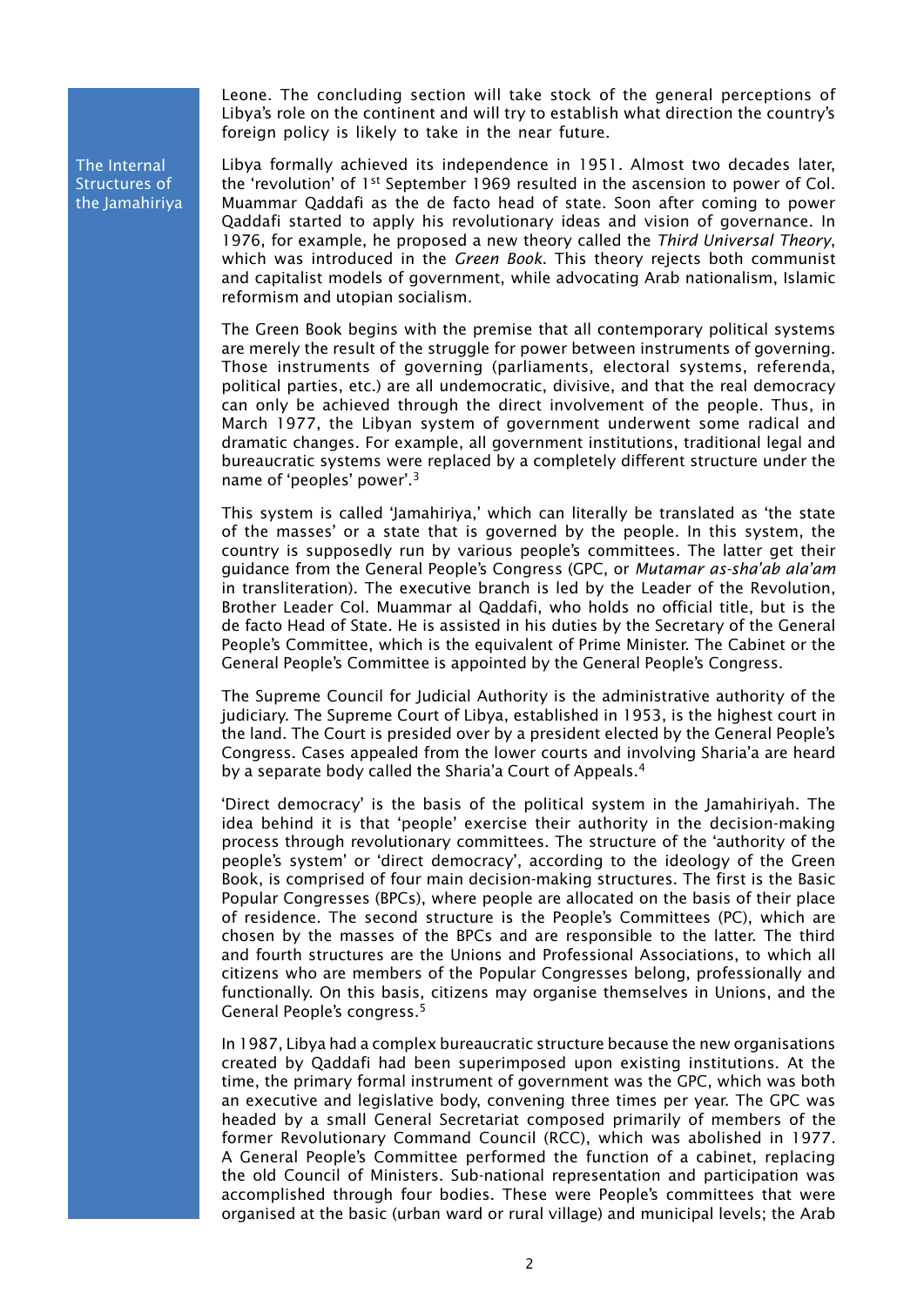Socialist Union (ASU), the only authorised political mass organisation; the BPC; and the revolutionary committees, organised both geographically and functionally<sup>6</sup>.

Early in 2009, Qaddafi announced on the official Libyan television his intention to dismantle the formal bureaucratic structures of government, including ministries, and to distribute state revenues directly to the people. The people would then be free to spend the funds as they wish.<sup>7</sup> It is not clear how this will work in practical terms, but the fact of the matter is that it was not the first time that Qaddafi had made such a declaration.

The Geopolitics behind Libya's Foreign Policies As noted above, Libya's foreign policy has had two main avatars since Qaddafi came to power in 1969. In the first two decades from 1970 to the mid-1990s, Qaddafi's foreign policy was oriented towards the Arab world with the ambition of achieving Arab unity. These years were also marked by many political adventures that earned Qaddafi the reputation of a destabiliser in many African countries. But Tripoli's foreign policy since the late 1990s has seen a shift from this revolutionary orientation towards a more constructive engagement in Africa and championing of African unity. Both orientations are analysed in some detail below.

#### *The dream for Arab unity*

Libya's geographic location between Arab and Sub-Saharan Africa and the desire to belong to both, shapes its foreign policy to a great extent, particularly since Muammar Qaddafi came to power in 1969. Neighbouring Egypt had an impact on Qaddafi, as he was inspired by Gamal Abdel Nasser, whom many regard as a leader of contemporary Arab nationalism. This is probably what informed the post-1969 coup slogan purporting it to be a Libyan, an Arab and an Islamic revolution.

Gamal Abdel Nasser was one of the most influential and powerful leaders of contemporary Egypt and the Arab world. His life was a continuous struggle for freedom<sup>8</sup>. In retrospect, it would seem that he was the real architect of the 23 July 1952 coup or revolution that overthrew the veneer monarchy in Egypt and ended the de facto British protectorate over the country.<sup>9</sup> Abdel Nasser made enormous contributions to liberation movements all over the Arab world and in many parts of Africa. This is partly due to the fact that he was against European domination of Africa and was considered as the leader of the Arab world in the 1950s and 1960s<sup>10</sup>. He was also a founding member of the Non-Aligned Movement (NAM), created at the peak of the Cold War between East and West.<sup>11</sup> Under him, Egypt's foreign policy was based on what he called the trilogy of Arabism, Islam and Africanity<sup>12</sup>.

Inspired by this, Qaddafi's initial strategy consisted in seconding the Egyptian leader in his attempts to achieve Arab unity. Like other young Arab nationalists who had followed the ideological debates and struggles in the Arab world, Qaddafi viewed Abdel Nasser as a revolutionary model to be followed<sup>13</sup>.

Thus, the death of Abdel Nasser in September 1970 was a blow to Qaddafi, but one, which gave him the opportunity to position himself as the leader of Arab nationalism. Qaddafi soon became the self-appointed guardian of Nasser's legacy, nurturing the notion of Arab nationalism and unity as an objective of the Libyan revolution. Qaddafi was willing to commit his country's resources to the pursuit of unity with other Arab countries.<sup>14</sup> The confrontation with the West and Libya's repeated efforts at creating alliances with other Arab countries must be understood not only as a means of creating support in Libya but also as fulfilment of the deep conviction that Qaddafi could indeed be the heir to Abdel Nasser within the region.<sup>15</sup>

Qaddafi made many attempts and took a number of initiatives in the 1970s and 1980s to reach this goal. Like his hero before him, he proposed many initiatives to unite with Arab states like Egypt, Tunisia, Syria and many others, but all failed to achieve his dream. Nasser managed to form a confederation between Egypt and Syria that became the short-lived United Arab Republic (1958–1961[1971]).<sup>16</sup> It is not clear what form of unity Qaddafi was pursuing, but he failed to match Nasser's achievement, as his ideas never took off.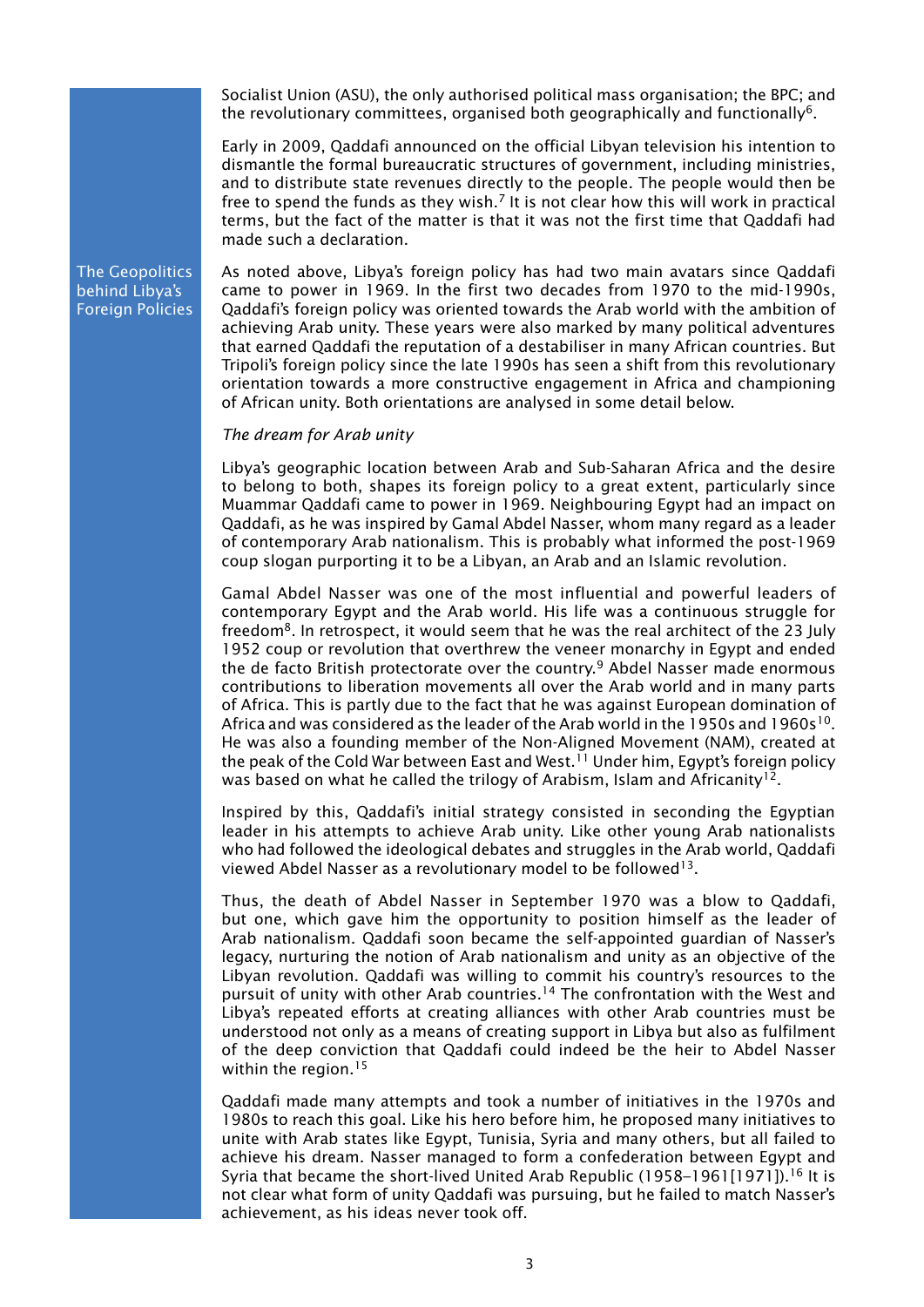One explanation for the failure of Qaddafi's dream of Arab unity is indeed in Nasser's. As it is normal with humans, people tend to avoid engaging in enterprises that had failed in recent times. Added to this is the conservatism of most of the countries Qaddafi was trying to persuade into his dream Arab federation. In the *Machreq* (Middle East), countries such as Saudi Arabia and Kuwait were (and are still) led by leaders that not only were close to the West, but also did not want to put their trust in the dream design of some young and 'naïve' leaders calling for Arab unity. The closeness of these regimes to the West is important here, given that the West, particularly the US, was not in favour of the pan-Arab ideas of Nasser, let alone Qaddafi.

In the *Maghreb* (North Africa), not only had the successor of Nasser in Egypt abandoned his ideas and allied Cairo to the West, Qaddafi's other immediate neighbour, Tunisia, had a conservative leader in the person of Habib Bourguiba. The latter did not buy his eastern neighbour's idea for Arab unity. Qaddafi's own erratic personality and governance style also contributed to discouraging these other leaders from joining a federation that would either be led by Qaddafi or at least get its impetus from him.<sup>17</sup>

And when Western countries imposed sanctions against Libya over Lockerbie and accused his regime of terrorism in the 1980s, Qaddafi was greatly disappointed by the Arab response. This led him to direct his foreign policy goals towards Africa – the second option of Libya's geopolitics – that had shown more solidarity with it than the former. We shall return later to this new policy.

#### *Qaddafi's 'revolutionary' wars in Africa*

This section discusses the alleged involvement of Tripoli in destabilising some African countries.

Libya had a foreign policy characterised by active involvement in supporting armed opposition movements that came under various appellations, ranging from revolutionary forces to liberation movements. Qaddafi's support for these movements went beyond Africa, as seen in his support to armed groups in the Middle East (i.e. Palestine), separatist movements in the Philippines, the Irish Republican Army (IRA) in Northern Ireland, and other armed movements in Colombia in Latin America.<sup>18</sup> However, the section is particularly focused on his presumed role in supporting armed groups against their governments in Chad and Sudan in Central Africa, and Liberia and Sierra Leone in West Africa.

Libya's initial involvement in Africa was directed towards curtailing African support for Israel, which was in line with his ideal of Arab nationalism, given that such support was susceptible to undermine efforts at achieving Palestinian emancipation. In 1973, for example, Qaddafi played a considerable role in the break in relations between Chad, Congo, Niger, and Mali and the Israeli state. But as time passed, Qaddafi sought to spread his brand of revolution to other African states, perhaps as a way of extending his own influence across the continent. Thus, he began supporting dissident groups – armed or unarmed, directly or indirectly – against incumbent governments in many countries, including Chad, Liberia and Sierra Leone.

In September 1972, during Idi Amin's first confrontation with Tanzania, Libya intervened with equipment to airlift Ugandan troops, justifying this actions as a support for the Ugandan struggle against colonialism and Zionism. Tripoli fought Chad over the strip of Aouzou from the late 1970s to the mid-1980s. Again, in the early 1990s, Libya was accused of supporting Charles Taylor's and Foday Sankoh's rebel movements that destabilised Liberia and Sierra Leone.

The Chadian operation resulted in Qaddafi's defeat. But Libyan involvement in Chad dates back to the years before Qaddafi came to power. In 1965, a group of Chadian dissidents, calling themselves the National Liberation Front of Chad (FROLINA), declared an open revolt against the regime of President François Tombalbaye. At that time there was interaction between the two states through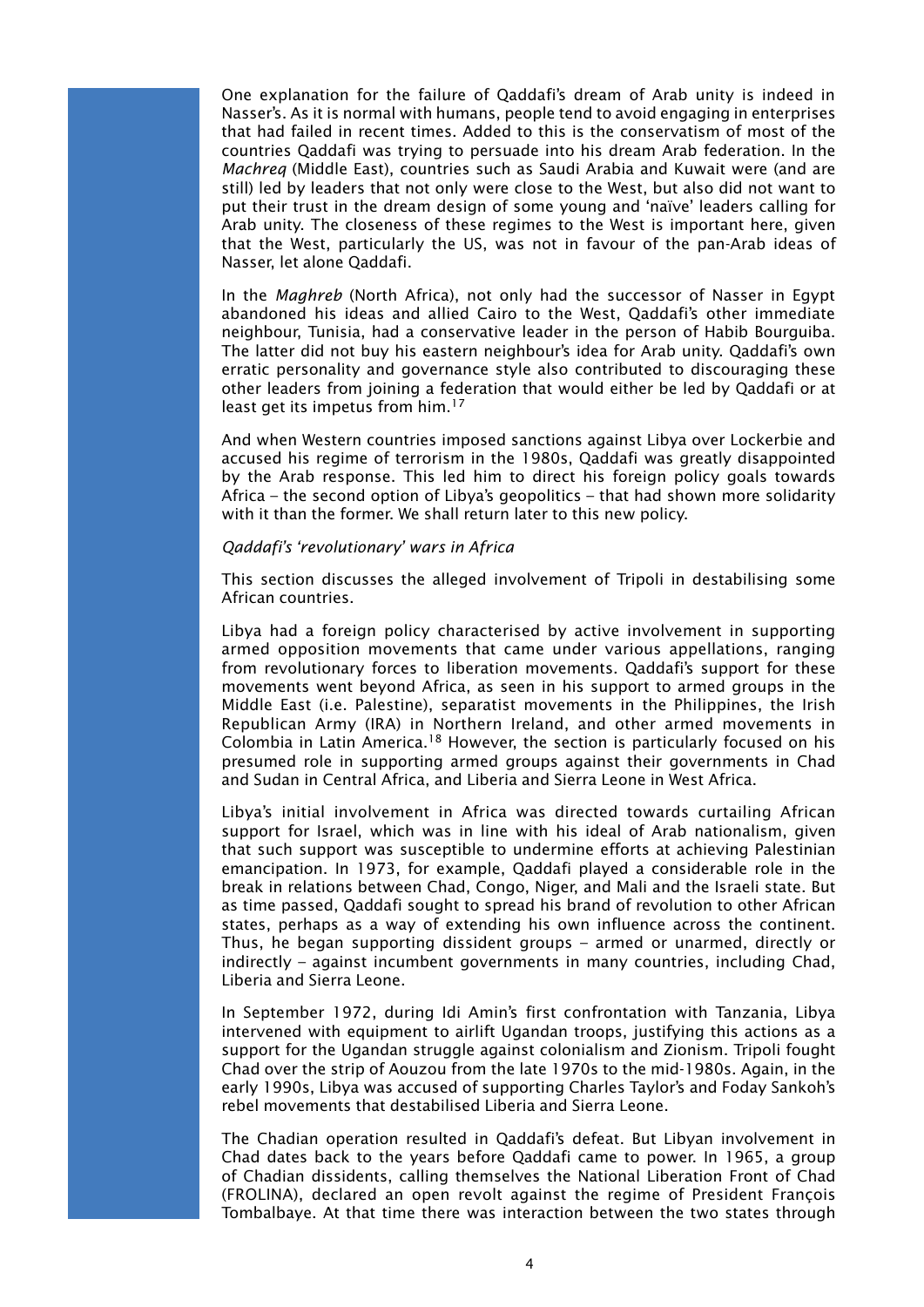migration of nomadic tribes, and Libya had irredentist claims to the northernmost portion of Chad dating back to the Italian occupation. Consequently, King Idris of Libya felt almost compelled to support the Frolina against Tombalbaye. However, the king had no particular desire for a confrontation with the French backed regime of N'djamena, and his support for the dissidents was limited.

This changed after the 1969 revolution and Qaddafi's rise to power. He had more ambitious designs on Chad. In particular, he claimed the Aouzou Strip, in the North of Chad, constituting about  $1/6<sup>th</sup>$  of Chad, based on a non-ratified treaty with the Italian colonial administration. Qaddafi supplied the Frolinat with weapons and funding. The Chadian leader eventually sought French support, which President Charles de Gaulle and his successors provided<sup>19</sup>. But the conflict saw four separate Libyan interventions in four phases in Chad, taking place in 1978, 1979, 1980–1981 and 1983–1987. Between 1973 and 1987, during the crossing of the Aouzou strip and back to Libya, about 3,600 Libyan troops were killed<sup>20</sup>. Its intervention in Chad alarmed the West, particularly France, as they thought that Qaddafi's success in Chad would encourage him to consider interventions elsewhere. The Chadian adventure, however, ended in military defeat.

In Sudan, Qaddafi was more forthcoming to help Jaafar Numayri's regime (1971– 1989) combat its opponents labelled as 'communists' in the Sudan, but withdrew his solidarity with him when he signed the Addis Ababa agreement in 1972 with Southern Sudanese rebels. It would seem that the difficulty for Qaddafi was not so much the peace agreement but the terms, which accepted an autonomous, regional self-government for the Southern Sudan.21 Thus, Qaddafi established a base at Jabal Uwaynat and Ma'tan as-Sarra in the Sara Triangle from which to lunch a force to overthrow Jaafar Numayri in Khartoum. Numayri was now confronted by a more implacable enemy than the 'communists' were in 1972, and after three days of bloody fighting, he was rescued by a tank battalion that drove into Khartoum to restore order. After the fierce combat in which some 3,000 Sudanese were killed, a deep resentment spread throughout the Sudan against Qaddafi's violent intervention. This effectively ended any accommodation between Libya and Sudan.

Numayri never again trusted Qaddafi. When the forces of Sadiq al-Mahdi, supported and financed by Qaddafi, had failed to overthrow Numayri's government in Khartoum in 1976, the Libyan premier, Abd al-Salam Jalloud, denied that the rebels had been trained in Libya or that Kufra and Ma'atan as-Sarra had been used to strike into the Sudan. Qaddafi denied but could not disguise his support for Sadiq al-Mahdi's attempt to overthrow Numayri, which galvanized the Sudan, Egypt, Chad and Niger into a loose entente against Libya's role.<sup>22</sup>

In West Africa, particularly Liberia and Sierra Leone, the Liberian conflict was so destabilising to the region that the Economic Community of West African States (ECOWAS), spearheaded by Nigeria, Ghana and Guinea formed a West African peacekeeping force (ECOMOG) and intervened in Liberia to put an end to the conflict. Libya helped Charles Taylor's rebellion in Liberia with weapons and it also trained them in guerrilla warfare.<sup>23</sup> Qaddafi's interest in assisting Taylor can be understood from a personal as well as an ideological perspective. Ideologically, as soon as he took power in 1969, he made it clear to the world that 'he was unambiguously a man of thawrah (revolution)'24. He established a revolutionary institute under the Libyan Intelligence Services, to train volunteers from all over the world in revolutionary and guerrilla warfare. Qaddafi lent support to Taylor on the basis of this ideology and given that Taylor presented his rebellion in revolutionary terms, even though there was nothing revolutionary that could be found in his rebellion.

As for the personal aspect of Qaddafi's support for Taylor, this was derived from personal and diplomatic quarrels between the Libyan leader and Liberian President Samuel Doe (1980–1990). Initially rejected by many states of the region due to the brutal killing of his predecessor, Doe was welcomed by Libya and the Soviet Union. But he was forced by pressure from the Reagan administration to build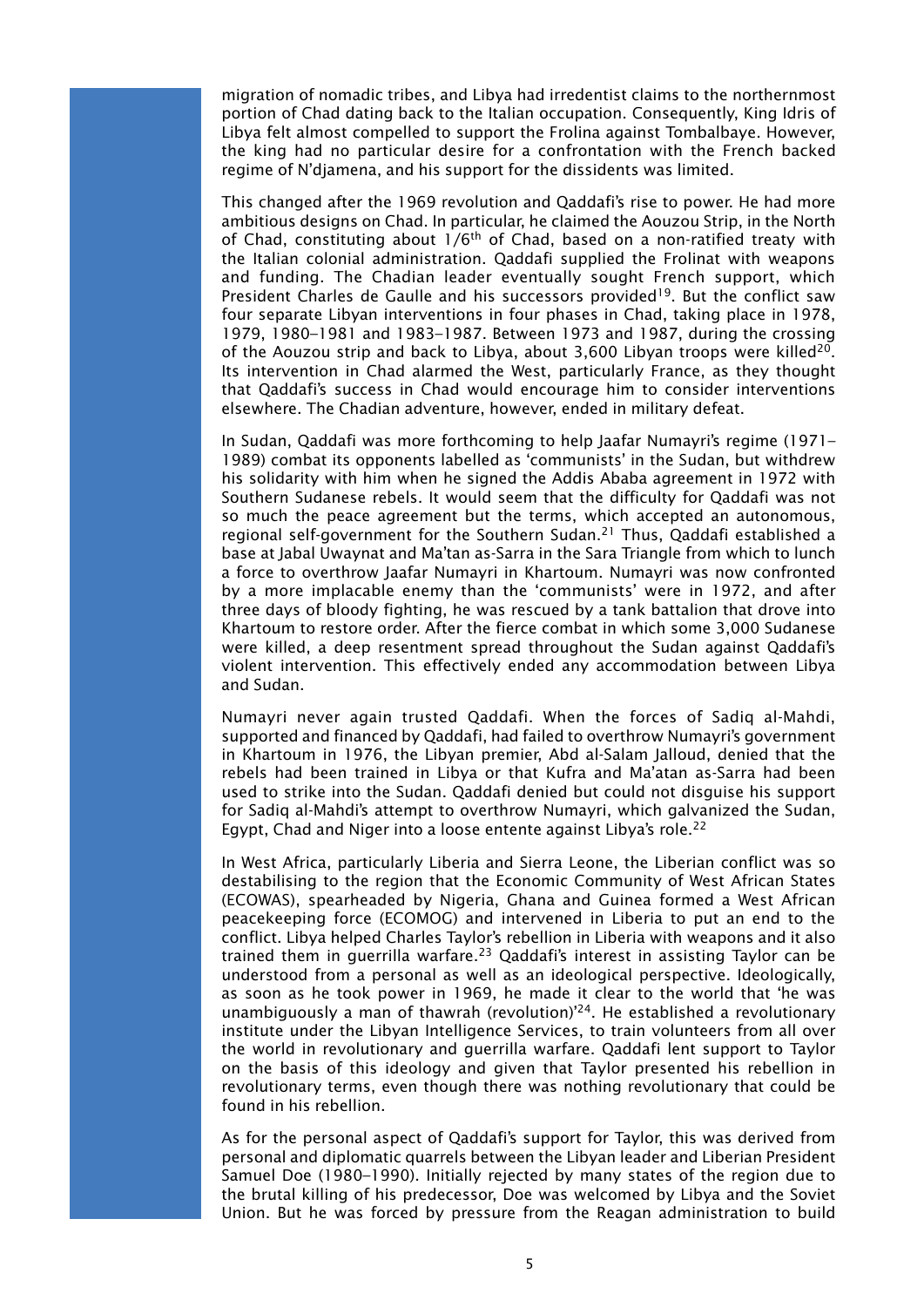relations with the US and Israel and to severe ties with the Soviet Union, Libya and all Communist regimes. And Doe did exactly this, by closing the diplomatic missions of both Libya and the Soviet Union in the early 1980s and by establishing full diplomatic relations with Israel. He even followed this, in September 1983, by a state visit to Tel Aviv during which he lamented at Qaddafi. This was partly why Qaddafi viewed Doe's regime as a satellite of imperialism and therefore supported Charles Taylor's rebellion.25

The civil war in Sierra Leone saw the rebel group called the Revolutionary United Front (RUF) taking up arms against the regime of Joseph Momoh of the All People's Congress (APC) party.. Libya's support for the RUF was an extension of its support to Charles Taylor's National Patriotic Front of Liberia (NPFL), as Sankoh was a protégé of Taylor. According to the final report of the Truth & Reconciliation Commission of Sierra Leone, the Libyan authorities trained RUF fighters between 1987 and 1989 with the aim of overthrowing the APC regime, which the RUF indirectly succeeded in doing in 1992 when a military junta overthrew the Momoh regime in Freetown.26

After the upheavals of the first three decades of his rule, Qaddafi began, in the late 1990s, to gradually shift his policy towards neighbouring countries and the rest of Africa. As mentioned earlier, Qaddafi gave up his dream for Arab nationalism due to his disappointment with the Arab response to his call for unity. The shift can also be explained by the support he got from Africa in his years of isolation when Libya was under Western sanctions. Qaddafi's attempts to get these sanctions lifted, which were based on his alleged support for terrorism, also meant that he had to stop his support for armed movements on the continent. Thus, after decades of destabilising Africa, he shifted from pan-Arabism to pan-Africanism, and from 'arsonist' to 'peace broker' and 'development partner' in Africa, even in some of the countries that he had been accused of destabilising. Another factor for this change might lie in the calculation that Sub-Saharan Africa would be a more receptive ground for his policy of the chequebook, which had its limits in the Arab world.

The year 1998 became a turning point in this policy change when he abolished the Ministry of Arab Affairs and replaced it with one on African Affairs. Qaddafi also started to have closer and, one could argue, more 'constructive' relations with African states and to provide them with financial assistance. Libya returned to Chad for investment purposes and with financial assistance for infrastructure development. He did likewise in Burkina Faso, Mali, Uganda, Sierra Leone and several other African countries.<sup>27</sup> In April 1999, Qaddafi brokered a peace accord between Uganda and Congo<sup>28</sup>, sending Libyan troops to Uganda to help implement it.

Likewise, in May 2001, Libya provided support to the government of President Ange-Félix Patassé in the Central African Republic through the deployment of Libyan military forces after a failed coup attempt against him. In February 2002, CEN-SAD forces, composed of Libyan, Sudanese and Djiboutian troops, arrived in Bangui to secure the capital and prevent rebels from ousting Patassé from power. Libya declared that this mission was strictly in line with the objectives of the African Union.29

In sum, Libya has attempted to move from a country accused of destabilising many African countries to a pacemaker, development partner and champion of African unity. These three dimensions of the new Libyan foreign policy are analysed below in more detail.

### *Qaddafi, the champion of African unity?*

Qaddafi was one of the main drivers behind the establishment of the AU, which he first initiated during the thirty-fifth summit of the Organization of African Unity (OAU) held in Algiers in July 1999. On 9th September 1999, Qaddafi hosted an Extraordinary Summit of the OAU in Sirte, Libya. His objective in hosting

From Pan-Arabism to Pan-Africanism and Peacemaking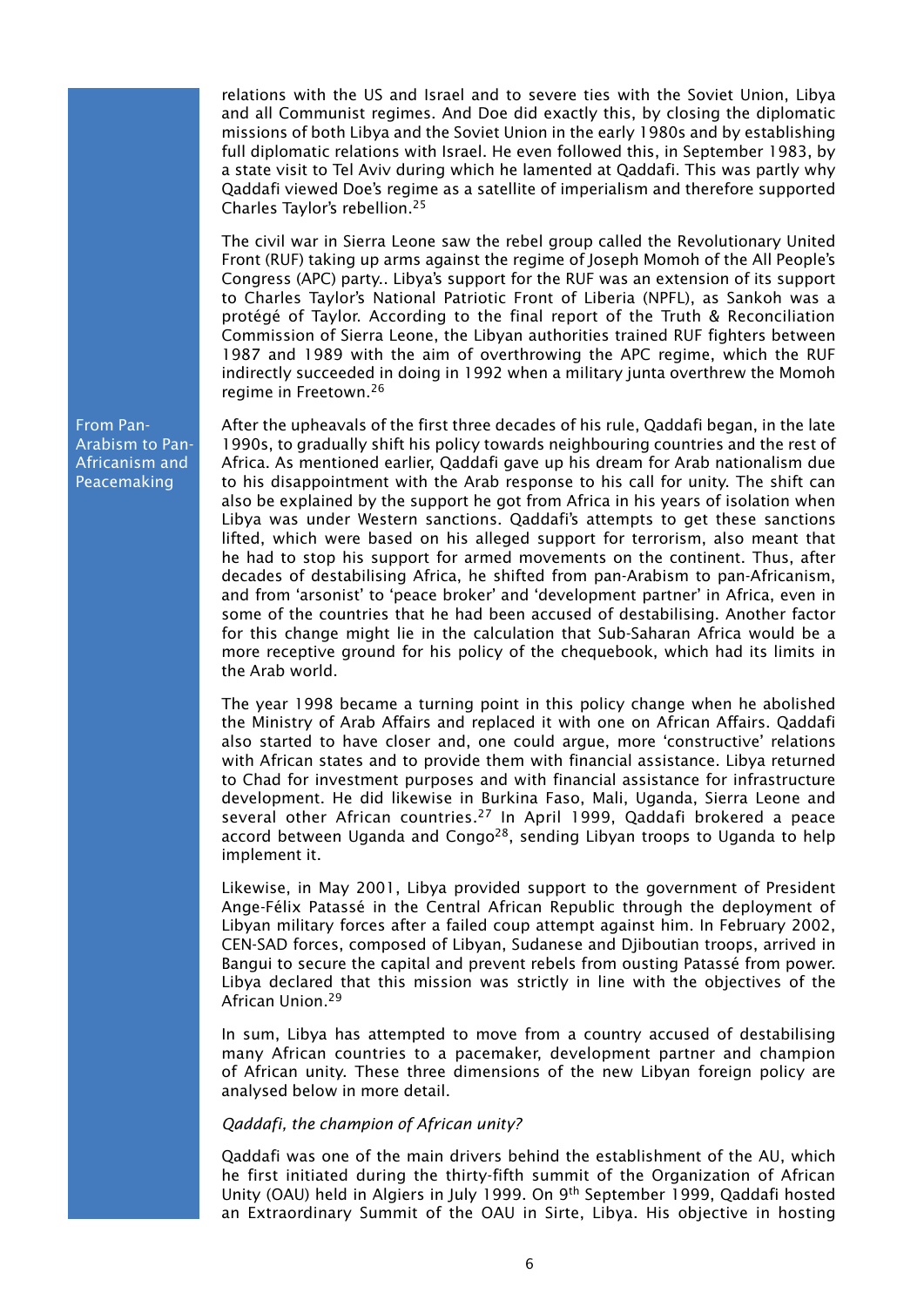this meeting was to find ways in which to achieve greater economic, political, social and military cooperation between the African countries, leading to the establishment of one government for the whole continent in a 'United States of Africa'.<sup>30</sup> But most of the African leaders argued that while they appreciate these objectives, attending them should be a gradual process that should start with economic cooperation which will then lead to integration in other fields or through the 'cross pillar effect', following the example of the European Union (EU).<sup>31</sup>

In order not to offend Qaddafi and recognising the soundness of the principle of African unity, the gathering African leaders accepted the idea in the Declaration of Sirte but fell short of establishing the USA proposed by Qaddafi. Instead, they decided to transform the OAU into the AU with greater powers and enlarged structures. Thus, the draft Constitutive Act of the AU was later adopted at the 36th summit of the OAU held in Lomé, Togo, in July 2000. The AU was formally launched in Durban, South Africa, on 9 July 2002, as the new body to meet the collective aspirations of the African peoples. Libya provided more than one million dollars to facilitate the transition from OAU to  $AU^{32}$ . Together with Algeria, Egypt, Nigeria and South Africa, Libya is one of the five biggest financial contributors to the AU budget, equally contributing a total of 75 per cent of the AU budget. They are generally referred to as the Big Five.

Given this prominent role played by Qaddafi in the establishment of the AU, some initially perceived the new body as a reflection of his presumed personal ambition to rule and dominate the continent.<sup>33</sup> Thus, the Constitutive Act of the African Union, like the OAU charter, is a compromise document between those led by Libya that advocated for immediate and total unification of Africa, and those that favour a gradual approach to this type of integration. The Act sought to accommodate these two competing visions of African unity because while others did not agree with the hasty approach advocated by Qaddafi, they also clearly recognised that 'he who pays the piper dictates the tune'. For one of the major constraints that faced the OAU and is still being faced by the AU has been the lack of adequate financial resources to execute its programmes due to irregular payment of annual subscriptions by member-states, and Qaddafi generously attempts to fill this void.<sup>34</sup>

But it would seem that Qaddafi was not satisfied with this compromise, for he has persisted in his call for a Union Government in Africa. For example, during the 4th Ordinary Session of the African Union, held in Abuja, Nigeria in 2005, he came up with the idea to have an AU minister of defence, foreign affairs, transport and communication and foreign trade. Disappointed with regard to these initiatives, he persisted and managed to have the proposal of a Union Government as the main theme of the July 2007 summit of the AU, held in the Ghanaian capital, Accra. The 8th Ordinary Session of the AU held in January 2008 in Addis Ababa was another opportunity for Qaddafi to press for his proposal but 'the only decision in this regard was to set up a committee to establish a roadmap and a time frame for a union government'.35

Qaddafi still did not give up and he multiplied threatening statements with regard to the continued membership of his country in the AU if his peers did not make a concrete commitment to the creation of the Union Government at the 14<sup>th</sup> ordinary Summit of the AU Heads of State and Government that was scheduled to take place in Addis Ababa in early February 2009<sup>36</sup>. Again, African leaders politely rejected Qaddafi's idea but tried to accommodate him. In other words, they took note of his campaign but did not endorse it. Instead, the Assembly decided to transform the existing African Union *Commission* into the African Union *Authority* with the idea of giving more powers to the latter than the Commission currently has. But these new powers and mandates were not spelt out, which means that the Commission remains in place until such time when the functions and size of the Authority as well as the financial implications for establishing it have been worked out and agreed<sup>37</sup>. Qaddafi was also made the Chairperson of the AU's Assembly for the year 2009 as another gesture, one could argue, to accommodate him.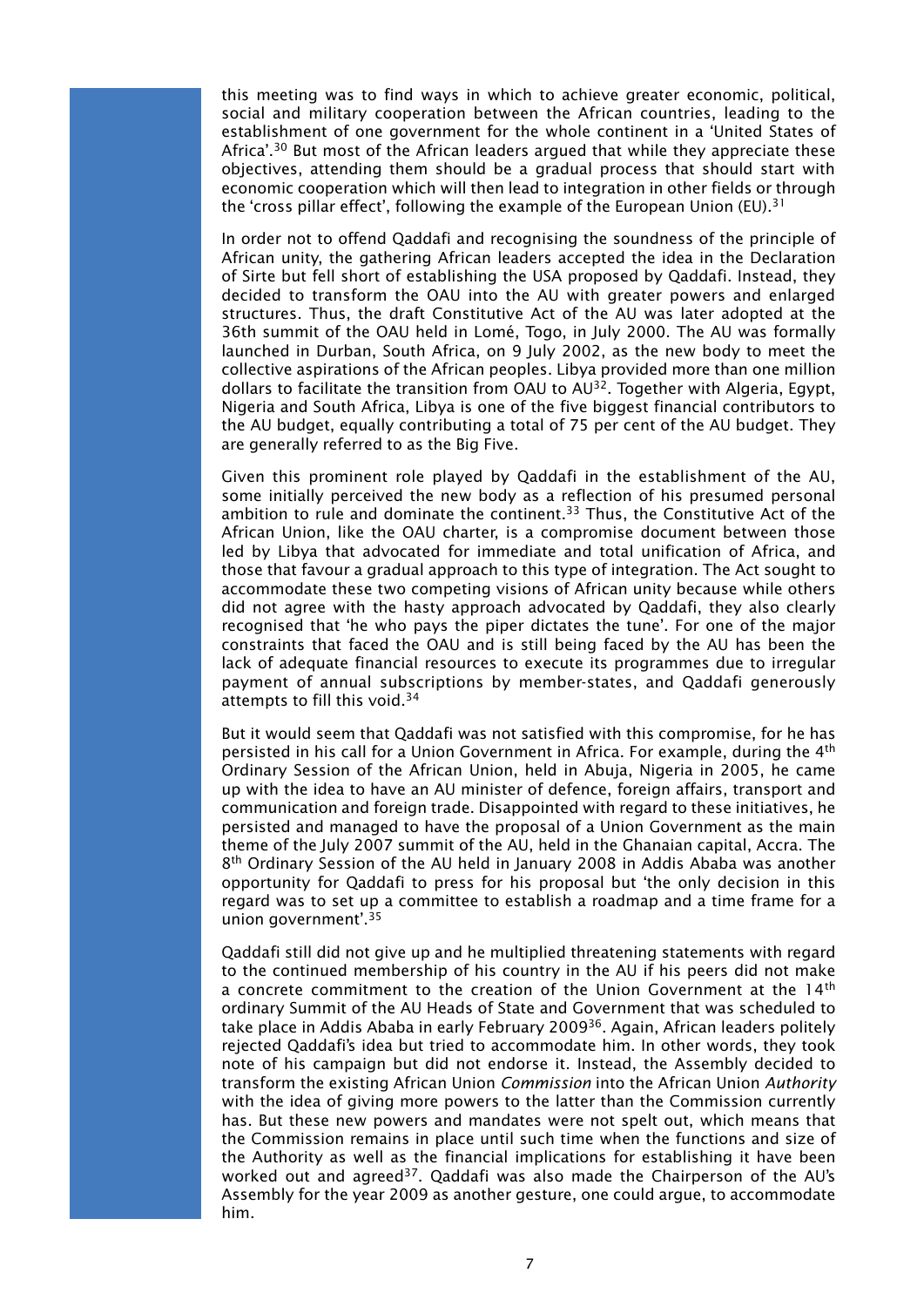The Community of Sahel-Saharan States (CEN-SAD) is another multilateral initiative of Oaddafi aimed at greater regional integration in Africa or, for some, at advancing his political and diplomatic influence on the continent. The CEN-SAD was established on 4 February 1998 in Tripoli during the Summit Meeting instigated by Brother Leader Qaddafi. His most prominent guests at this event were the Heads of State of Mali, Chad, Niger, Sudan and a representative of the President of Burkina Faso. The CEN-SAD became a Regional Economic Community (REC) in July 2000, and has its headquarters in Tripoli.

The objective of CEN-SAD is the establishment of a an economic union based on the implementation of a community development plan that complements the local development plans of member States. These plans comprise the various fields of a sustained socio-economic development: agriculture, industry, energy, society, culture, health, etc. Like other RECs on the continent, the CEN-SAD also hopes to achieve such objectives as free movement of persons and goods; right of establishment, ownership and exercise of economic activity; the promotion of external trade through an investment policy in member States; the increase of means of land, air and maritime transport and communications among member States and the execution of common projects.<sup>38</sup>

#### *Libya and peacemaking on the continent*

From a supporter of rebel movements on the continent, Qaddafi has come to play a leading role in peacemaking, although he does not always inspire trust in all the observers or even the protagonists. Some argued that Libya helped President Idriss Déby Itno of Chad while he was leading a rebel movement against President Hissein Habré in 1989.<sup>39</sup> But Qaddafi now plays a mediation role in view of stabilising that country, both within and in its turbulent relations with Sudan, another country which has had murky relations with Tripoli in the past.

The people of eastern Chad and western Sudan have a long history of ethnic, social, and economic ties that date back to long before the imperialist era. Colonisation, and later independence, changed the dynamics within both countries and this led to disputes between governments. The basis for the current political enmity between these two nations was set in the early 1960s, when Northern Chadians felt they were politically and economically marginalised in the country in favour of their Southern countrymen<sup>40</sup>. As Libya did, Sudan also allowed a faction of Frolinat rebels to organise, train, and establish bases in western Sudan and to conduct raids into Chad from Sudan's Darfur province. Refugees from both countries fled across their mutual border. As violence in Chad increased between 1979 and 1982, Sudan faced its own internal rebellion, and relations deteriorated after Numayri was ousted in 1985<sup>41</sup>. In 1988, Habré assailed Sudan for allowing Libyan troops to be stationed along Chad's border and for continuing to allow assaults on Chadian territory from Sudan.

In late 1989 Hissein Habre was ousted in a coup organised by his former Chief of Staff, Idriss Deby Itno, with logistical support from Sudan, France and Libya. However, the complex dynamics of ethnicity, social exclusion, environmental stress and political violence in eastern Chad and Darfur led to the deterioration of relations between the two countries. Thus, in December 2005, Chad declared a 'state of belligerence' with Sudan<sup>42</sup>. Since then, the conflict between the two countries in the border region of Darfur has become increasingly grave as scores of Sudanese flee to refugee camps in Chad due to the conflict in Darfur .<sup>43</sup> Chad broke diplomatic relations with Sudan at least twice in 200644.

Qaddafi attempted to put an end to this conflict and managed to broker the Tripoli Agreement of 8 February 2006<sup>45</sup>. A Ministerial Level Committee was established and chaired by Libya, made up of the Foreign Ministers of Chad, Sudan, Central African Republic (CAR), Libya, Congo Brazzaville, Burkina Faso and the Chairman of the Executive Council of CEN-SAD. Endorsed by the AU and the EU, it also called for the establishment of a joint border surveillance force consisting of Libyan, Eritrean, Chadian and Sudanese observers. Unfortunately, however, it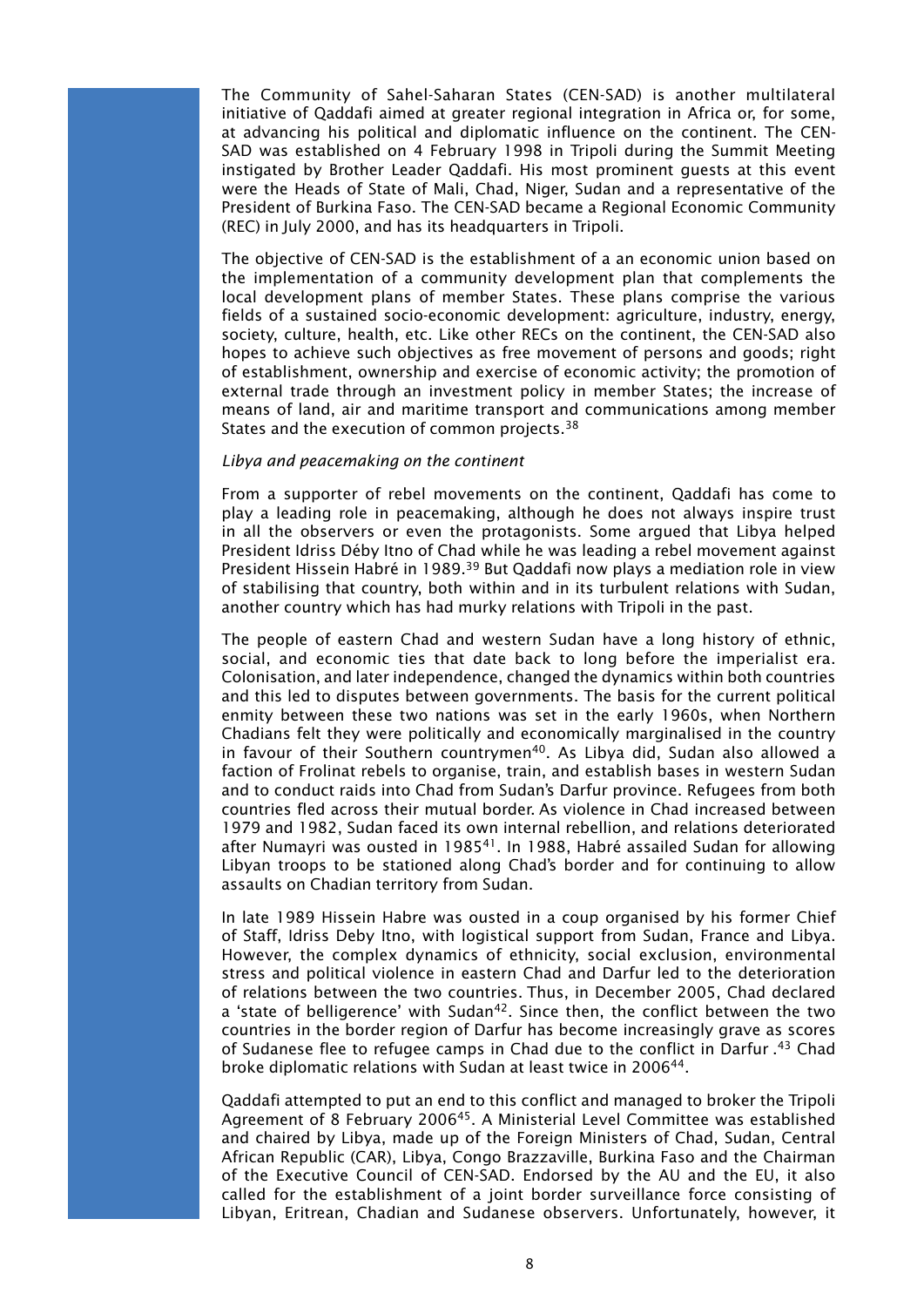failed to achieve its goals. Qaddafi dispatched a delegation to the Chadian capital, N'Djamena, on 11 April 2007 to register his concerns. Presidents Deby and Omar Hassan El Bashir of Sudan then signed an agreement in the Saudi capital, Riyadh, on 3 May 2007, in which they made a commitment to work with the AU and the United Nations to put an end to the conflict in Darfur and in Eastern Chad.46

Chad's foreign minister had assured the international community of his country's wish to normalise relations with Sudan<sup>47</sup>. According to him, his government was prepared to implement the 13 August Agreement to strengthen the democratic process in Chad between the president's party and the opposition political parties.<sup>48</sup> This resulted from the negotiations that took place from 14 April to 10 August 2007, as well as the Sirte Agreement of 25 October 2007, signed by both the government of Chad and the main Chadian opposition groups.<sup>49</sup> President Deby expressed his gratitude to Qaddafi for making such efforts to maintain peace and security in the region.50 His Foreign Minister, Ahmad Allam-Mi followed suit in appreciating the efforts made by Libya to restore relations between the two countries (Chad and Sudan) and to resolve the problem of Darfur.<sup>51</sup> Despite Qaddafi's efforts, however, Sudan and Chad remain in a quasi-state of belligerence through support of rebel movements against each other's regime.

Qaddafi has been very much engaged in the conflict in Darfur since it started in early 2003.<sup>52</sup> But his engagement, particularly the mediation and peacemaking side of it, is driven by his analysis of the situation. The problem of Darfur from the perspective of the Brother Leader is not, as some claim, a racial problem between blacks and whites or between Arabs and Africans. Nor is it a religious one between Muslims and non-Muslims. In an address before students at Cambridge University in 2007, he said:

I know those tribes. The main tribes are known to you. One cannot distinguish between Arabs and non-Arabs in the tribes of Masalit, Ruzeiqat, Zagawa or Fur. It is impossible to do so. They inter-marry. They are all Sunni Muslims. They all speak Arabic. The local dialect is understood by all […] This is the truth of the situation there.<sup>53</sup>

But he also thinks that the conflict is partly fuelled by a conflict between the major world powers like the US and China.

Libya's diplomatic involvement in the Darfur conflict was highlighted during its presidency of the UN Security Council in January 2008 when Libya's representative to the United Nations, Giadalla Ettalhi, stated that his country's monthly presidency of the Council would focus on Arab and African issues, particularly Darfur. The same day, when Foreign Minister Abdel-Rahman Shalgam held a meeting with the American Secretary of State, Condoleezza Rice, he said: 'I think we can work together for peace, including working on bringing peace to Darfur and combating terrorism'.54

#### *Libya as a 'donor' of development assistance in Africa*

In the last 10 years, Qaddafi has taken many initiatives to improve relations with most African countries, through the provision of development assistance, or at least capital investment. This is evidenced, for example, by the active role played by Libya in trying to assist African countries to deal with the ongoing food crisis, particularly since the beginning of 2008, and the Libyan Fund for Aid and Development in Africa.55

Since the end of the war in Sierra Leone in 2002, Libyan president Muammar Qaddafi has multiplied acts of generosity towards the people of Sierra Leone. For example, in early 2008, he granted 30 agricultural tractors to Sierra Leone in an effort to revive the farming sector in the country. The Libyan government had earlier assisted the government of Sierra Leone with twenty tractors and had pledged to send ten more<sup>56</sup>. It is reported that Qaddafi has also donated a significant number of tractors to Tanzania and has given some assistance to women and children's institutions in the country<sup>57</sup>. Both Zimbabwe and the Gambia are also said to have benefited from similar deals.<sup>58</sup>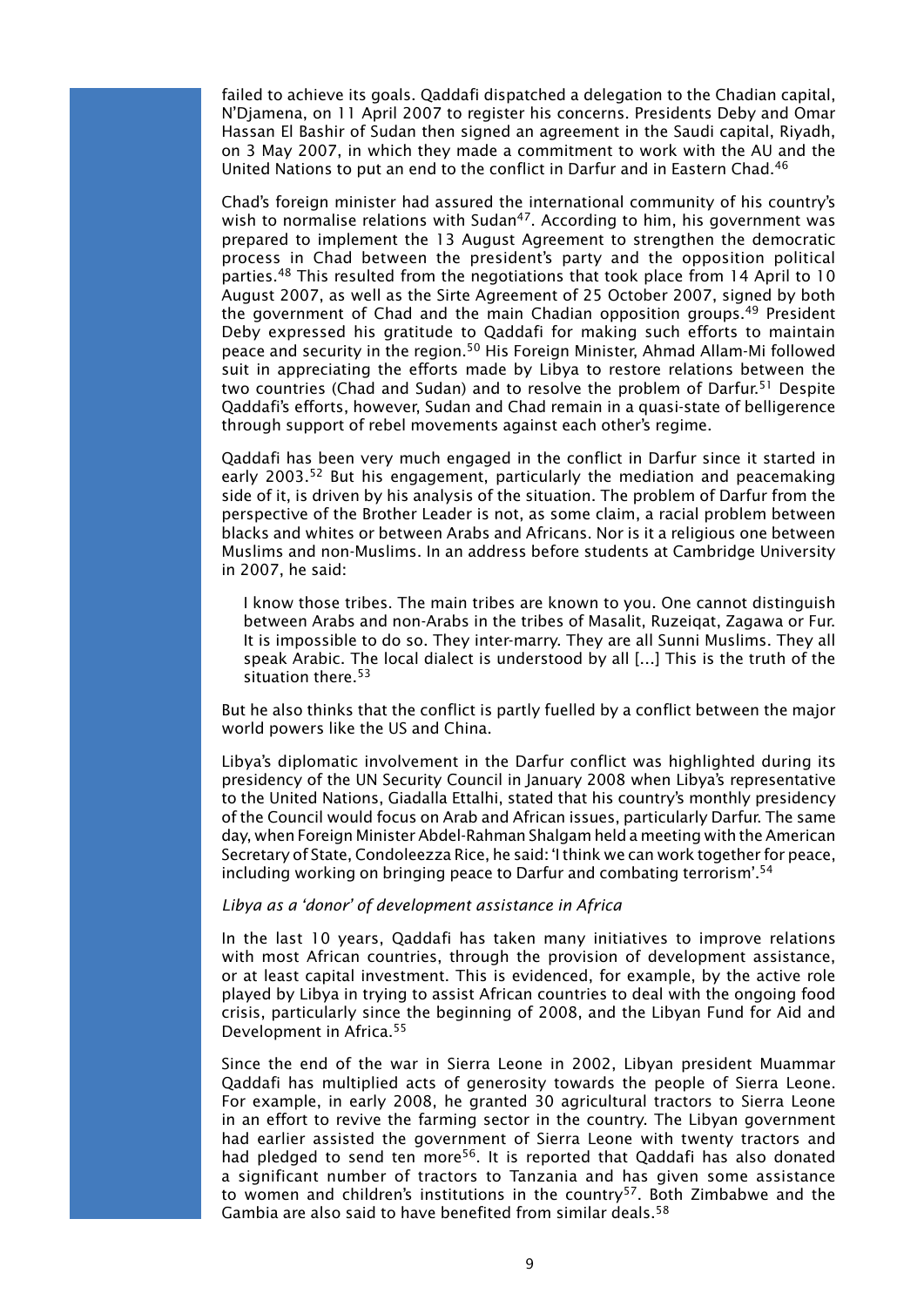Perhaps the area in which Libyan economic involvement has been more noticeable on the continent in the last decade is capital investment. Much of this is done through the Libyan Arab African Investment Company (LAAICO) and the Libyan Arab Foreign Investment Company (LAFICO).<sup>59</sup> Formed in the mid-1970s, LAAICO's business activities are said to be in more than 25 African countries in varying degrees. Both companies invest mainly in hotels and real estate, agricultural development, mining and telecommunications. They do this by partnering with national governments or local parastatal companies, or by setting up independent ventures. The following table indicates some of the investment sectors and volumes of LAAICO and LAFICO in Africa.

| Country  | Company & year<br>of establishment                             | <b>Share</b>                  | <b>Main activities</b>                                                                                                                                                       |
|----------|----------------------------------------------------------------|-------------------------------|------------------------------------------------------------------------------------------------------------------------------------------------------------------------------|
| Gambia   | LAFICO-Gambia,<br>1999                                         | <b>LAAICO: 100%</b>           | Owns the Atlantic Hotel in Banjul<br>(204 rooms) and has a 60% share<br>in the African International Trading<br>Company                                                      |
| I iberia | LAFICO-Liberia,<br>2002                                        | LAAICO: 100%                  | Rubber factory and 86% share in the<br>Pan-African Real Estate Corporation                                                                                                   |
| Mali     | LAFICO-Mali, 1998                                              | LAAICO: 100%                  | Owns Hotel de l'amitié in Bamako<br>$(4^*)$ , and is shareholder in the<br>National Tobacco Company<br>(SONATAM), with plans to establish<br>a fruit juice processing plant. |
| Ghana    | Ghana Libyan Arab<br><b>Holding Company</b><br>(GLAHCO), 1982  | LAAICO: 65.5%<br>Ghana: 34.5% | Owns the Golden Tulip Hotel in<br>Accra (4*), a supermarket in Accra,<br>and an agricultural farm of 3426<br>Ha.                                                             |
| Chad     | LAFICO-Tchad,<br>1997                                          | <b>LAAICO: 100%</b>           | Owns a mineral water plant; textile<br>factory and a 5* hotel in Ndjamena,<br>as well as an administrative,<br>commercial and residential complex                            |
| Ethiopia | Ethio-Libyan<br>Joint Agricultural<br>Company (ELACO),<br>1981 | LAAICO:49%<br>Ethiopia: 51%   | Drilling water wells and other<br>agricultural activities; and LAAICO<br>is shareholder in a mineral water<br>factory                                                        |

**Source**: LAICO, November 2009, at www.laico.com

#### Conclusion

The main objective of this paper was to critically look at the two incarnations of Libya's foreign policy vis-à-vis Africa since Muammar Qaddafi came to power in 1969 and the general perceptions of Libya's role on the continent. The country's foreign policy in the first two decades of Qaddafi's rule (1970–1990) was analysed. The paper then dealt with the second avatar of Libyan foreign policy, starting in the late-1990s and marked with aggressive diplomatic manoeuvres in the direction of Africa.

The first section looked at the internal governance structures of Libya and revealed the apparent rivalry between the so-called conservatives and reformers in the country. With regard to the first orientation of Libyan foreign policy, the paper showed that this was heavily influenced by ideals of pan-Arabism and Arab unity. When it looked southwards, Libyan involvement in Sub-Saharan Africa was characterised by a real or perceived support for opposition armed groups against various African regimes in the name of anti-imperialism. It also saw attempts at outright invasion and annexation of parts of neighbouring Chad when the two countries fought – with French involvement on the side of Chad – over the strip of Aouzou.

From the 1990s, however, Libyan foreign policy objectives and orientations somehow changed vis-à-vis Sub-Saharan Africa. From destabiliser and supporter of rebel movements, Qaddafi's Libya has come to play a leading role in promoting initiatives of African unity and integration. The pivotal diplomatic and financial role the country played in the transformation of the OAU to the AU as well as the establishment of CEN-SAD is tangible evidence thereof. Qaddafi has also become a peace broker, particularly in Central Africa, between Chad and Sudan, and in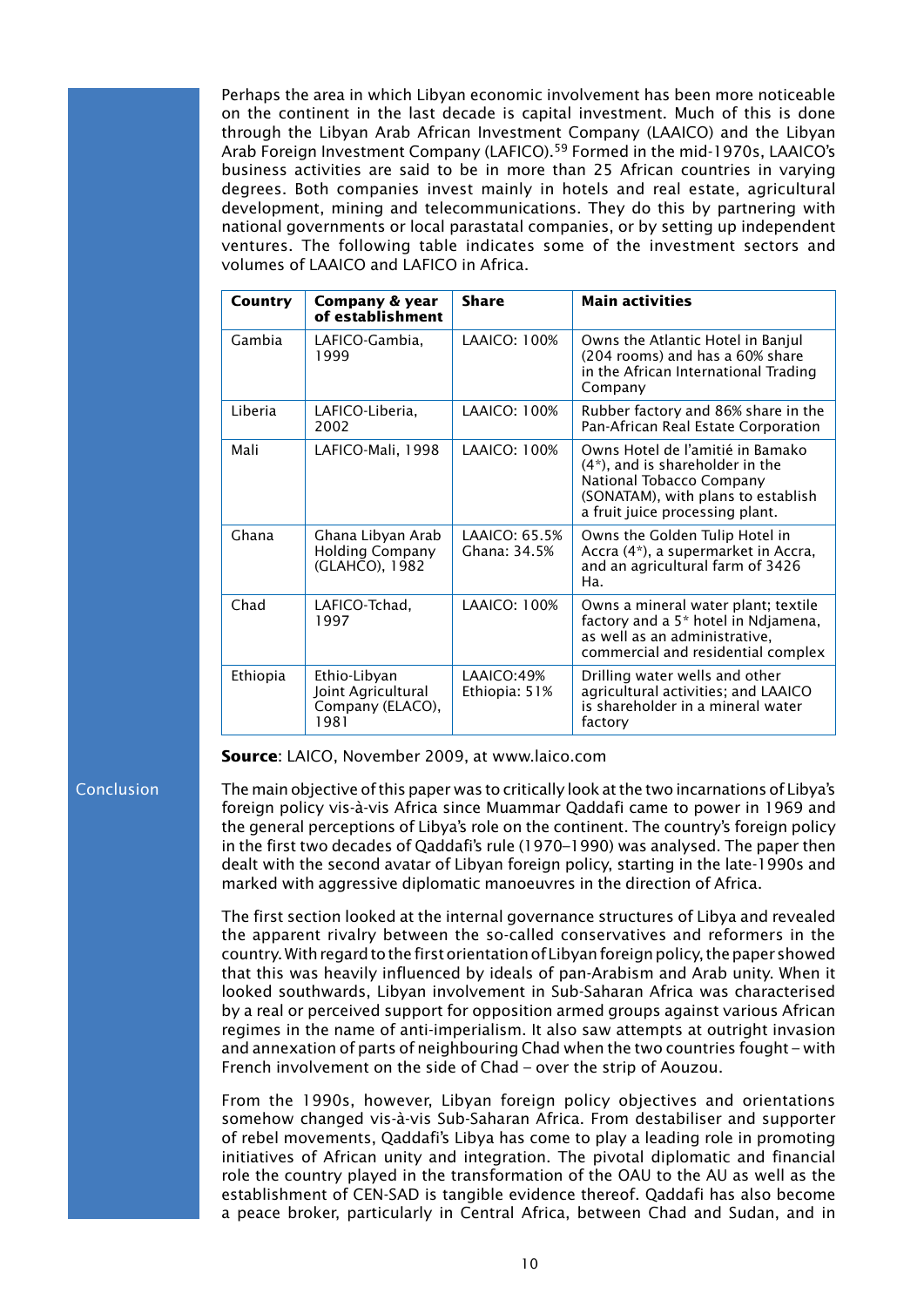West Africa, in Mali and Niger. He has also been providing financial assistance to many African countries, including some that he had been accused of destabilising in the past, such as Sierra Leone and Chad.

Libya's relations with the Western world seem also to have changed after its landmark decision taken in 2003 to renounce terrorism and to abandon its weapons of mass destruction programmes. This led to the US rescinding Libya's designation as a state sponsoring terrorism in June 2006 and then in late 2007, Libya was elected by the General Assembly for a non-permanent seat on the United Nations Security Council for the 2008–09 term. Other Western countries, particularly Italy, the United Kingdom and France have revised their policies vis-à-vis the oil-rich country and have been competing for lucrative investment contracts.

These changes notwithstanding, the legacy of the revolutionary period of the 1970s and 1980s still haunt the country and this is clearly reflected in the perceptions that many observers have of these actions. Some are inclined to give Qaddafi the benefit of the doubt or even believe that he has indeed changed and that he is genuine in his declarations and actions for African unity. Others, however, remain sceptical and cynical. For some of the latter, Qaddafi is engaged in 'cheque book diplomacy' in Africa with a view to increasing his influence and quenching his thirst for leadership or for other insidious purposes. Qaddafi's excesses and low respect for democratic rules at a time when the AU is struggling to infuse universal norms of governance add to these perceptions.

What we are likely to see in the near future is a continuation of this line of Libyan engagement in Africa, but one that becomes more and more realistic with regard to the drastic changes Qaddafi is proposing. Despite the uncertainties linked to the unresolved question of his succession, this does not exclude occasional threatening statements to pull out of the AU should his ideas not be endorsed by others. This argument is based on at least three facts. The first is that while other African leaders are aware of Libya's financial clout, they have become accustomed to his style and thus savvy about how to handle him diplomatically. The second fact is that Qaddafi feels somehow indebted to Africa, not least because of Africa's stance and solidarity with him when his country was under Western sanctions. He probably also thinks that unlike the Arab world, he can still influence events in Africa, at least in some countries, and have a voice at the continental level. The recent past indicates that the Libyan leader has indeed had a greater influence over African politics than he could have had over Arab politics. In the Arab world, Libyan diplomacy cannot match that of Egypt, nor can its oil money rival that of wealthy Gulf States in the Arab League, and thus in the Middle East.

But the country faces some challenges internally, not least the apparent rivalry between the so-called conservatives and reformers in the revolutionary structures governing the country. The urgent need for political and economic reform is another daunting challenge. The reported rivalry between conservatives and reformers hovers around political reform. The latter, reportedly led or inspired by Saif el-Islam Qaddafi, a son of the Brother Leader, calls for more modernisation and consideration for human rights and democratic principles. The economic reform, particularly in the oil production, is to be centred on issues of better management and equal distribution of its proceeds amongst the various segments of society. This is very important given that oil is the main sector of the economy and the main source of the country's export revenues.

<sup>1</sup> Amira Ibrahim is a PhD candidate in Foreign and Security Policy and holds an MA in Euro-Mediterranean studies from Cairo University, Egypt.

<sup>2</sup> It has to be noted that following their trail in 2001, one of the two was acquitted. But the one that was sentenced to life imprisonment, Abdelbaset Ali al-Megrahi, was released in August 2009 on compassionate grounds, based on his critical medical condition. He was in Libya, and terminally ill at the time this paper was completed.

<sup>3</sup> Official website of Great Socialist People's Libyan Arab Jamahiriya, *Libya in brief [*(author's translation from Arabic], at http://gpco.gov.ly/online/info\_libya.php.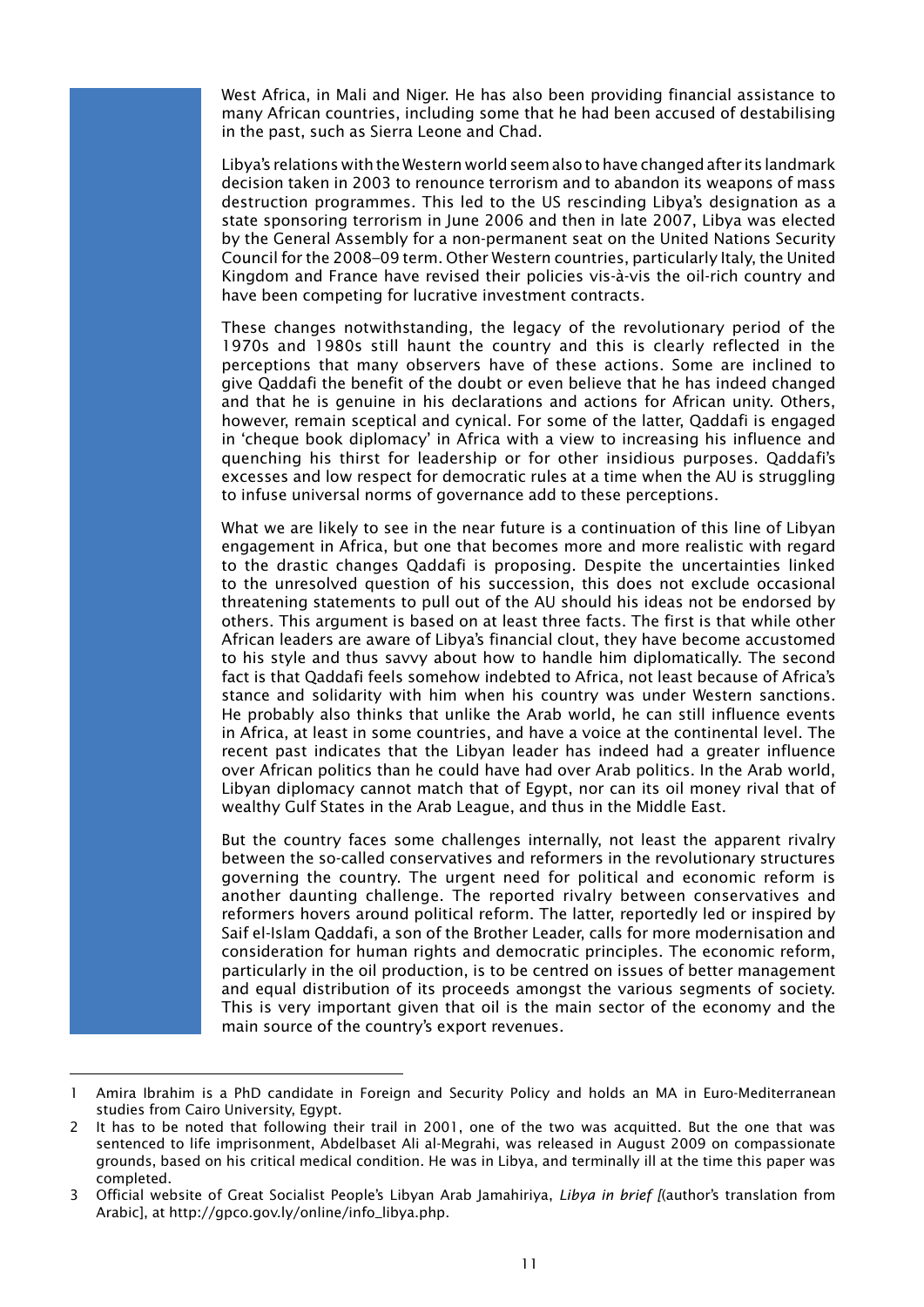- 4 United Nations Development Program (UNDP), Program on governance in the Arab region (POGAR), Democratic Governance, Arab Countries Profiles, Libya In Brief, (http://www.pogar.org/countries/country.asp?cid=10)
- 5 Amal S M Obeidi, *Political Culture in Libya*, New York, Routledge, 2001, pp. 141–145
- 6 See Martin Sicker, *The Making of a Pariah State: The Adventurist Politics of Muammar Qaddafi*, New York, Praeger, 1987, 18–31; Helen Chapin Metz, ed. *Libya: A Country Study*. Washington: GPO for the Library of Congress, 1987, at http://countrystudies.us/libya/66.htm
- 7 Many issues of *Al-Fajr Al-Jadeed* and *Al-Shams Al-Jadeed* in January and February 2009.
- 8 For more details see: Said K. Aburish, *Nasser: the Last Arab*, New York: St. Martin's Press, 2004.
- 9 Robert McNamara, *Britain, Nasser and the balance of power in the Middle East, 1952–1967: from the Egyptian revolution to the Six-Day War*, London, Frank Cass, 140.
- 10 For more details see: Abdel Majid Farid, *Nasser: the Final Years*, Ithaca Press, 1994.
- 11 Egypt State Information Service, *Gamal Abdel Nasser, A Close Look at the July Revolution The years from 1820 to 1956*, 6th issue, summer 2001, (http://www.sis.gov.eg/En/Publications/349/976/980/1002/1003.htm)
- 12 For more details see: Gamal Abdel Nasser, *Philosophy of the Revolution*", Smith, Keynes & Marshall, 1959.
- 13 Dirk Vandewalle, *A History of Modern Libya*, Cambridge, Cambridge Uni. Press, 2006, 80.
- 14 Vandewalle, *A History of Modern Libya*. 86.
- 15 Vandewalle, *A History of Modern Libya*.,126.
- 16 Syria seceded from the Union in 1961, but Egypt continued to be called officially as UAR until 1971. See Elie Podeh, *The Decline of Arab Unity: The Rise and Fall of the United Arab Republic*, Sussex, Sussex Academic Press, 1999.
- 17 Sicker, *The Making of a Pariah State*, 47–87.
- 18 In fact, a British journalist claimed in October 2009 that he had knowledge of some secret documents which reveal that Britain offered in the 1970s to pay Qaddafi about £500m in today's value. This was to be in return for Libya ending its military support for the IRA. See Robert Verkaik, Britain offered Gaddafi £14m to stop supporting the IRA. *The Independent* (London), 5 October 2009 at www.independent.co.uk/opinion/letters/adiferent-story-about-gaddafi-and-the-ira-1801700.html (accessed: 10 November 2009). See also Sicker, *The Making of a Pariah State*, 123–132.
- 19 Kenneth M. Pollack, *Arabs at War: Military Effectiveness, 1948–1991*, Lincoln, University of Nebraska Press, 2002, 375.
- 20 Hussein Solomon and Gerrie Swart, Libya's Foreign Policy in Flux, *African affairs*, 104 (416), 2005, 469–499.
- 21 J. Millard Burr & Robert O. Collins, *Africa's Thirty Years War: Libya, Chad, and the Sudan 1963–1993*, New York, Westview Press, 1999, 81.
- 22 Burr and Collins, *Africa's Thirty Years War,* 111–114.
- 23 Mansour O. El-Kikhia, *Libya's Quaddafi: The Politics of Contradiction*, Florida, Univ. Press of Florida, 1998, 116.
- 24 Issaka K. Souaré, *Civil Wars and Coups d'Etat in West Africa: An Attempt to Understand the Roots and Prescribe Possible Solutions*, Lanham, Md.: University Press of America, 2006, 71.
- 25 Souaré, *Civil Wars and Coups d'Etat in West Africa,* 68–72.
- 26 The Final Report of the Truth & Reconciliation Commission of Sierra Leone, Vol. 3b: Chap. 2 "External Actors and their Impact on the Conflict," at http://trcsierraleone.org/drwebsite/publish/v3b-c2.shtml.
- 27 El-Kikhia, *Libya's Quaddafi,*117.
- 28 Congo (Kinshasa): Peace Talks Update, University of Pennsylvania African Studies Center, 6/24/99, at (http:// www.africa.upenn.edu/Urgent\_Action/apic\_62499.html)
- 29 Report of the Interim Chairperson of the Commission of the African Union on the Situation in the Central African Republic (CAR) and on Relations Between Chad and the CAR. Eighty-Eight Ordinary Session of the Central Organ of the Mechanism for Conflict Prevention, Management and Resolution at Ambassadorial Level, 14 January 2003 Addis Ababa, Ethiopia, Article 10, p.3, at (http://www.africa union.org/News\_Events/ Communiqu%C3%A9s/Report%20-%20RCA%20En%2014-01-03.pdf)
- 30 The official website of Col Qaddafi's speeches, "The Brother Leader addresses the Students of Oxford University on Africa in the 21st Century, Al Gathafi Speaks," 16.5.2007 at (http://www.algathafi.org/html-english/01. htm)
- 31 Al Qathafi Vows to Push for Africa Unity, African Union Summit Accra, News, News Highlights, 05/02/2009, at (http://ausummit-accra.org.gh/index1.php?linkid=289&archiveid=220&page=1&adate=05%2F02%2F2009)
- 32 Paul G. Adogamhe, PAN-AFRICANISM Revisited: Vision and Reality of African Unity and Development, *African Review of Integration,* 2(2), July 2008,18, at (http://www.africa-union.org/root/ua/Newsletter/EA/Vol2%20 No2/Adogamhe.pdf)
- 33 This was for example the position of former Presidents Olusegun Obasanjo of Nigeria, and Thabo Mbeki of South Africa, and of presidents Hosni Mubarak of Egypt and Abulaziz Bouteflika of Algeria. See Basildon Peta, Gaddafi 'aims to hijack' African Union organisation, *The Independent* (London*)*, Saturday, 15 June 2002, at (http://www.independent.co.uk/news/world/africa/gaddafi-aims-to-hijack-african-unionorganisation-645369.html)
- 34 Paul G. Adogamhe, Pan-Africanism Revisited: Vision and Reality of African Unity and Development, *African Integration Review*, 2 (2), July 2008), 17–18, at http://www.africa-union.org/root/ua/Newsletter/EA/Vol2%20 No2/Adogamhe.pdf
- 35 Gerhard Hugo, Mission Impossible? Colonel Gadaffi's Quest for Unity, *ISS Today*, 11 July 2007 at http://www. issafrica.org.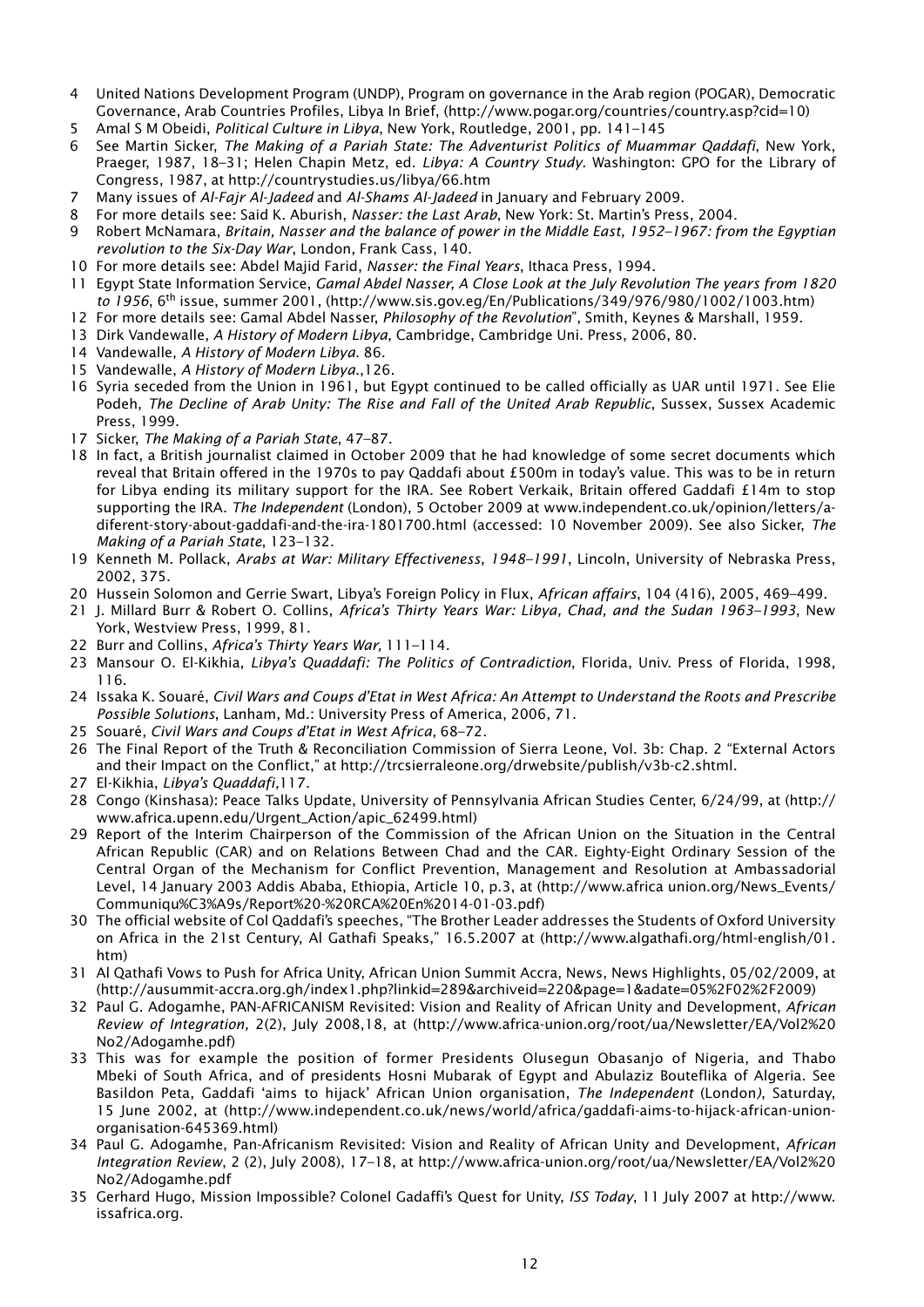- 36 Afaf Geblawi, 'Libya threatens to desert Africa, *The Times* (South Africa), 30 January 2008, at (http://www. thetimes.co.za/News/Article.aspx?id=694967), see also: Mohammed Legally-Cole, Gadaffi has no time to waste with African leaders who are slow in action, *African Press*, 2 February 2008, available at (http:// africanpress.wordpress.com/2008/02/02/)
- 37 Issaka K. Souaré, [Qaddafi:] King of kings, *Sunday Tribune* (South Africa), 8 February 2009, p. 17. See also Chrysantus Ayangafac and Kenneth Mpyisi, The proposed AU Authority: Hybridisation, balancing intergovernmentalism and supranationalism, *ISS Situation Report*, 18 June 2009.
- 38 Official website of the CEN-SAD at http://www.cen-sad.org/new/index.php?option=com\_content&task=view& id=33&Itemid=76.
- 39 Lauren Ploch, "Instability in Chad", Foreign Affairs, Defense, and Trade Division, CRS reports for Congress, 10 September 2008.
- 40 Taru Bahl, M.H. Syed, *Encyclopaedia of the Muslim World*, New Delhi, Anmol Publications, 2003, 125.
- 41 Mario J. Azevedo, *Roots of violence : a history of war in Chad*, Amsterdam, Gordon and Breach, 1998, 156.
- 42 Morten Bøås and Kevin C. Dunn, *African guerrillas: raging against the machine*, Boulder, Colo., Lynne Rienner Publishers, 2007, 160.
- 43 Peter W. Van Arsdale, *Forced to flee: human rights and human wrongs in refugee homelands*, Lanham, Md.: Lexington Books, 2006, 129.
- 44 U.S. Department of State, Bureau of African Affairs, Chad, February 2009, at (http://www.state.gov/r/pa/ei/ bgn/37992.htm)
- 45 Chad and Sudan signed the Tripoli Agreement to settle their dispute and normalise their diplomatic and consular relations. The two countries particularly pledged to refrain from supporting rebel elements from either party in their respective territories. United Nations Security Council, "Letter dated 14 February 2006 from the Chargé d'affaires of the Permanent Mission of the Libyan Arab Jamahiriya to the United Nations addressed to the President of the Security Council", p. 4, at (http://caringforkaela.org/files/file/06\_02\_08%20 Tripoli%20Agreement.pdf). A series of other agreements were signed with the latest one in 2008 at the margin of the Islamic Conference Summit in Dakar. Continued belligerence between the two countries indicates however that these agreements didn't reach their objective.
- 46 African Union, Report of the chairperson of the Commission on the situation in Chad, p.2; at www.africaunion.org/root/au/Conferences/2008/february/ps/18FEB/Rapport%20Chad%20.
- 47 Press Conference by Chad's foreign Minister, Department of Public Information, News and Media Division, New York, PRESS, 26 February 2008, at http://www.un.org/News/briefings/docs/2008/080226\_Chad.doc.htm.
- 48 Report of the Chairperson of the Commission on the Situation in Chad, Peace and Security Council, 110<sup>th</sup> Meeting, 18 February 2008, Addis Ababa, Ethiopia, p.2 at www.africa-union.org/root/au/Conferences/2008/ february/ps/18FEB/Rapport%20Chad%20(Eng%20).doc
- 49 European Parliament resolution on the situation in Chad, *The European Parliament,* 22 April 2008 at http:// www.europarl.europa.eu/sides/getDoc.do?type=MOTION&reference=B6-2008-0201&language=ET
- 50 *Al-Zahf Al-Akhdar* (Libya my translation from Arabic), 30 October 2008 at http://www.azzahfalakhder.com/ content/view/935/26/.
- 51 Khaled Mahmoud, Libya announces its success in the restoration of the diplomatic relations between Sudan and Chad, *Asharq Al-Awsat* (London, Arabic) 24 October 2008 at http://www.asharqalawsat.com/details.asp? section=4&issueno=10923&article=492022&search=?????&state=true.
- 52 See: Alexander De Waal, *War in Darfur and the search for peace*, Global Equity Initiative, Harvard University, 2007
- 53 The official website of Col Qaddafi's speeches, *The Brother Leader Addresses the Faculty and Students of Cambridge University, Al Gathafi Speaks*, 22 October 2007 at http://www.algathafi.org/html-english/cat\_1\_2. htm.
- 54 For analysis on the causes of the Darfur crisis, see Alex de Waal, 'Counter-Insurgency on the Cheap,' *Review of African Political Economy*, 31 (102), December 2004, 716–725; Tragedy in Darfur, On understanding and ending the horror, *Boston Review*, October/November 2004 at http://bostonreview.net/BR29.5/dewaal. html; Alhagi Marong, 'Outlaws on camelback': State and individual responsibility for serious violations of international law in Darfur, *ISS Occasional Paper*; Simon Tisdall, Land of initiatives, *the Guardian* (London), 17 March 17 2008, at http://www.guardian.co.uk/commentisfree/2008/mar/17/landofinitiatives.; CNN, Libya heads U.N. Security Council, 3 January 2008 at http://edition.cnn.com/2008/WORLD/africa/01/03/libya.un/ index.html.
- 55 The Libyan Fund for Aid And Development in Africa is a branch of the Secretariat of the General People's Committee for Foreign Liaison and International Cooperation and is the principal agency concerned with assistance and development activities in the African continent. The Fund attempts to stimulate economic growth in African nations, focusing on basic infrastructure, agricultural, power and water projects and similar development initiatives. The Fund is also said to respond to humanitarian crises in the continent whenever the need arises. For information on some of the activities of the Fund, see http://www.libyaonline.com/news/details.php?id=4262 [28 May 2009]; Relief Web: "Humanitarian assistance from Great Jamahiriya to Khartoum," 16 October 2007, at http://www. reliefweb.int/rw/RWB.NSF/db900SID/LRON-782H7C?OpenDocument [28 May 2009].
- 56 David Tam-Baryoh, President Koroma welcomes Libya's Green Programme, *the Sierra Leone News*, 17 February 2009, at http://thesierraleonenews.com/national/96-president-koroma-welcomes-libyas-green-programme; see also Libya offers 30 tractors to Sierra Leone, *Daily News* (Freetown)*,* 20 February 2008 at http://www. visitsierraleone.org/news/news\_item.asp?NewsID=919